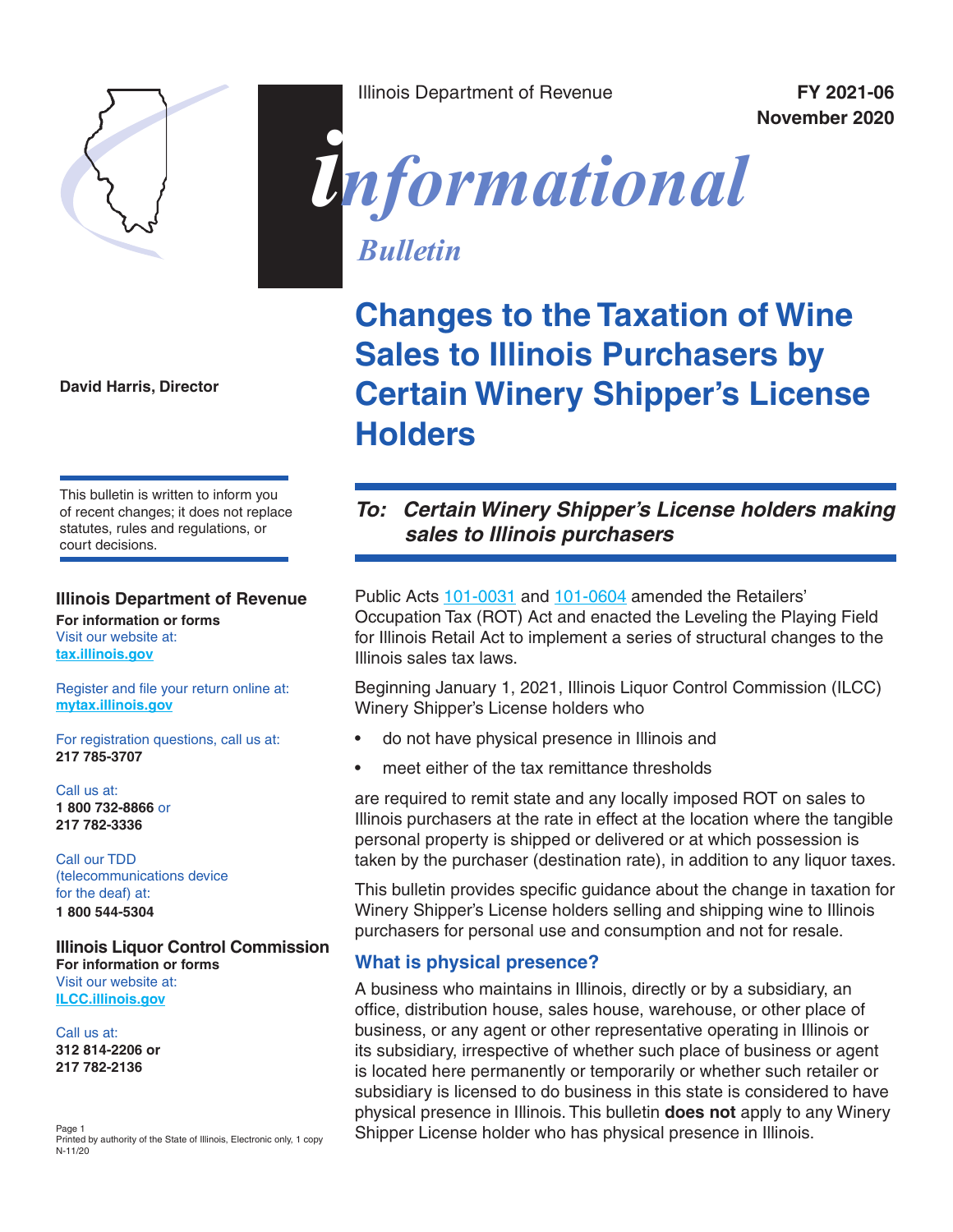#### **What are the tax remittance thresholds?**

The tax remittance thresholds are:

- 1. the cumulative gross receipts from sales of tangible personal property to purchasers in Illinois are \$100,000 or more; or
- 2. the retailer enters into 200 or more separate transactions for the sale of tangible personal property to purchasers in Illinois.

Winery Shipper's License holders who meet or exceed the threshold in either paragraph 1 or 2 shall be liable for all applicable state and locally imposed ROT on all retail sales to Illinois purchasers.

### **Do I need to change my registration with the Illinois Department of Revenue (IDOR)?**

If you are a Winery Shipper's License holder, do not have physical presence in Illinois, and meet one of the tax remittance thresholds, you must update your registration with Illinois. In your MyTax Illinois account, click on "Register for New Tax Accounts" and then select "Retailer" to complete the registration.

Contact the Central Registration Division at

- by phone at 217-785-3707 or
- by email at [REV.CentReg@illinois.gov](mailto:REV.CentReg%40illinois.gov?subject=),

for information about or assistance with updating the registration of your business.

## **How do I determine the retailers' occupation tax rate to collect and remit?**

On and after January 1, 2021, Winery Shipper's License holders with no physical presence in Illinois and who meet or exceed either of the tax remittance thresholds are deemed to be engaged in the occupation of selling tangible personal property at the Illinois location to which the tangible personal property is shipped or delivered or at which possession is taken by the purchaser (destination sourcing). In other words, sales of wine made to Illinois purchasers by a Winery Shipper's License holder who meets either tax remittance threshold and has no physical presence in Illinois is taxed at the destination ROT rate (including local ROT).

Use the [Tax Rate F](https://mytax.illinois.gov/?Link=TaxRate)inder (currently under development) to look up location specific tax rates. Depending on the location to which the wine is

shipped, the actual sales tax rate may be higher than the state rate (6.25%) because of home rule, nonhome rule, mass transit, park district, county public safety, public facilities or transportation, and county school facility tax.

# **What if I am a Winery Shipper's License holder and have physical presence in Illinois?**

Nothing changes. You are still required to collect and remit Illinois Use Tax on all sales to Illinois purchasers.

## **What if I am a Winery Shipper's License holder with no physical presence but I do not meet either of the tax remittance thresholds?**

Nothing changes. You are still required to collect and remit Illinois Use Tax on all sales to Illinois purchasers. However, **now**, you must determine, on a quarterly basis, whether you meet one of the tax remittance thresholds. For each quarter ending on the last day of March, June, September, and December, you must examine your sales to Illinois purchasers for the immediately preceding 12-month period. If, as a result of this review, you meet either threshold for a 12-month period, you are required to collect and remit all applicable state and locally imposed ROT administered by IDOR on all retail sales to Illinois purchasers and to file all applicable returns for one year. You must start collecting taxes for sales beginning on the first day of the quarter immediately following the end of the 12-month lookback period. Taxes collected should be remitted to IDOR no later than the 20th day of the calendar month following the month in which they were collected or as otherwise provided in accordance with Section 3 of the ROT Act.

#### **Examples:**

- 1. On December 31, 2020, *ABC Wines,* an ILCC Winery Shipper's License holder located in New York who has no Illinois presence, determines it meets one of the tax remittance thresholds. Beginning January 1, 2021, *ABC Wines* must collect and remit all applicable state and locally imposed ROT for sales to Illinois purchasers.
- 2. On December 31, 2020, *Winoseurs,* an ILCC Winery Shipper's License holder located in Washington with no Illinois presence, determines it does not meet a tax remittance threshold.